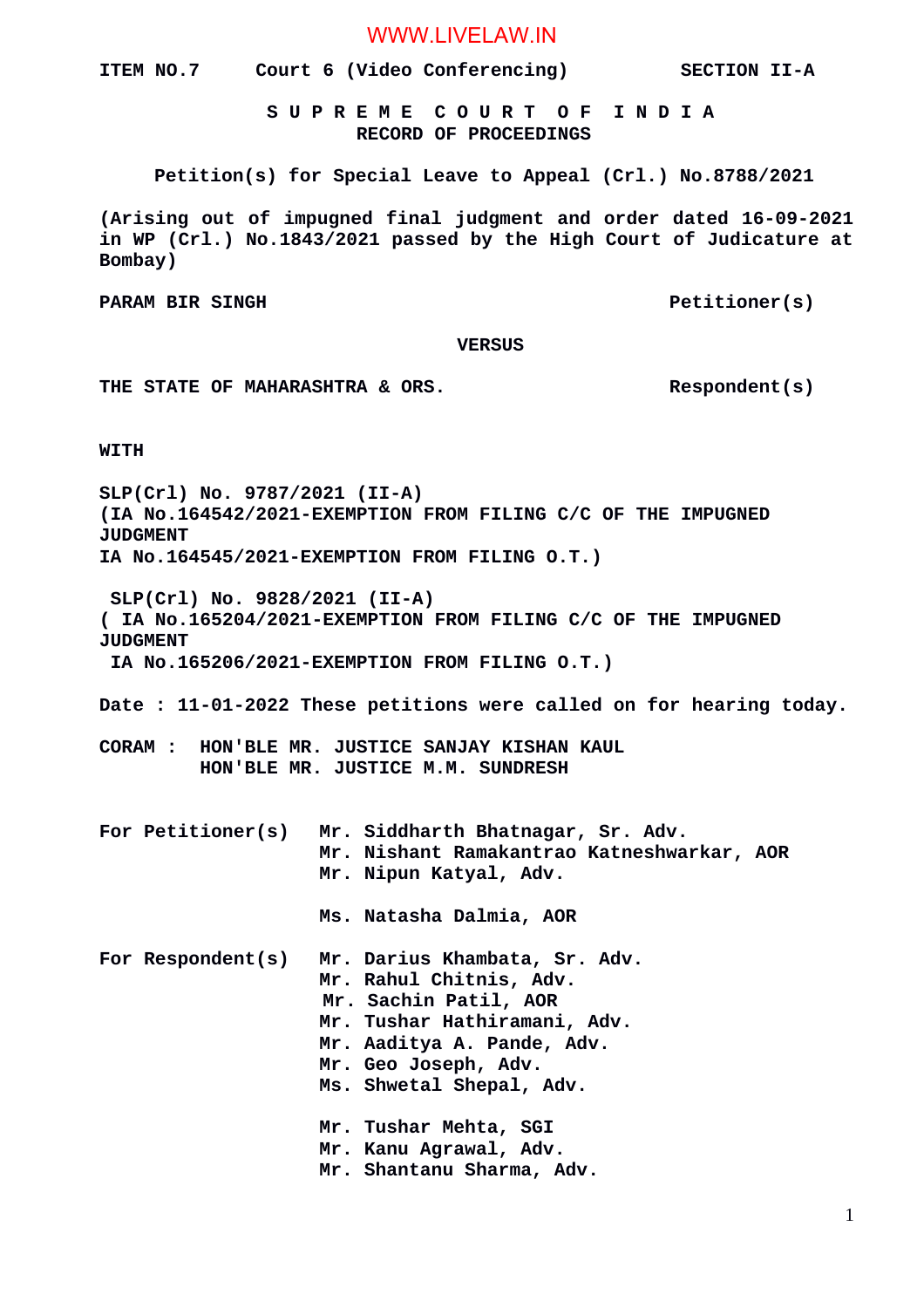### WWW.LIVELAW.IN

**Mr. Rajat Nair, Adv. Mr. Arvind Kumar Sharma, AOR Mr. Ritwiz Rishabh, Adv. Mr. Navroz Seervai, Sr. Adv. Mr. Ranbir Singh, Adv. Mr. Samrat Krishnarao Shinde, AOR Mr. Siddharth Dave, Sr. Adv. Mr. C. George Thomas, Adv. Mr. Abhikalp Pratap Singh, Adv. Mr. Gaurav Agrawal, AOR**

## **UPON hearing the counsel the Court made the following O R D E R**

**We are informed that the endeavor by the State of Maharashtra by filing Criminal Writ Petition No.3793/2021 decided on 15.12.2021 to impede the role of the CBI has not been successful and a special leave petition has been filed against the same bearing Dy. No.1397/2022 yesterday. We would like to defer consideration in the present case to await what view this Court takes on that special leave petition Dy. No.1397/2022.**

**List for directions on 22nd February, 2022.**

**Interim orders dated 22.11.2021 to continue.**

### **SLP(Crl) No.9787/2021 & SLP(Crl) No.9828/2021**

**Applications seeking exemption from filing C/C of the impugned judgment and exemption from filing O.T. are allowed.**

**Learned counsel for the respondent(s) has entered appearance. Counter affidavit, if any, be filed within three weeks**

2